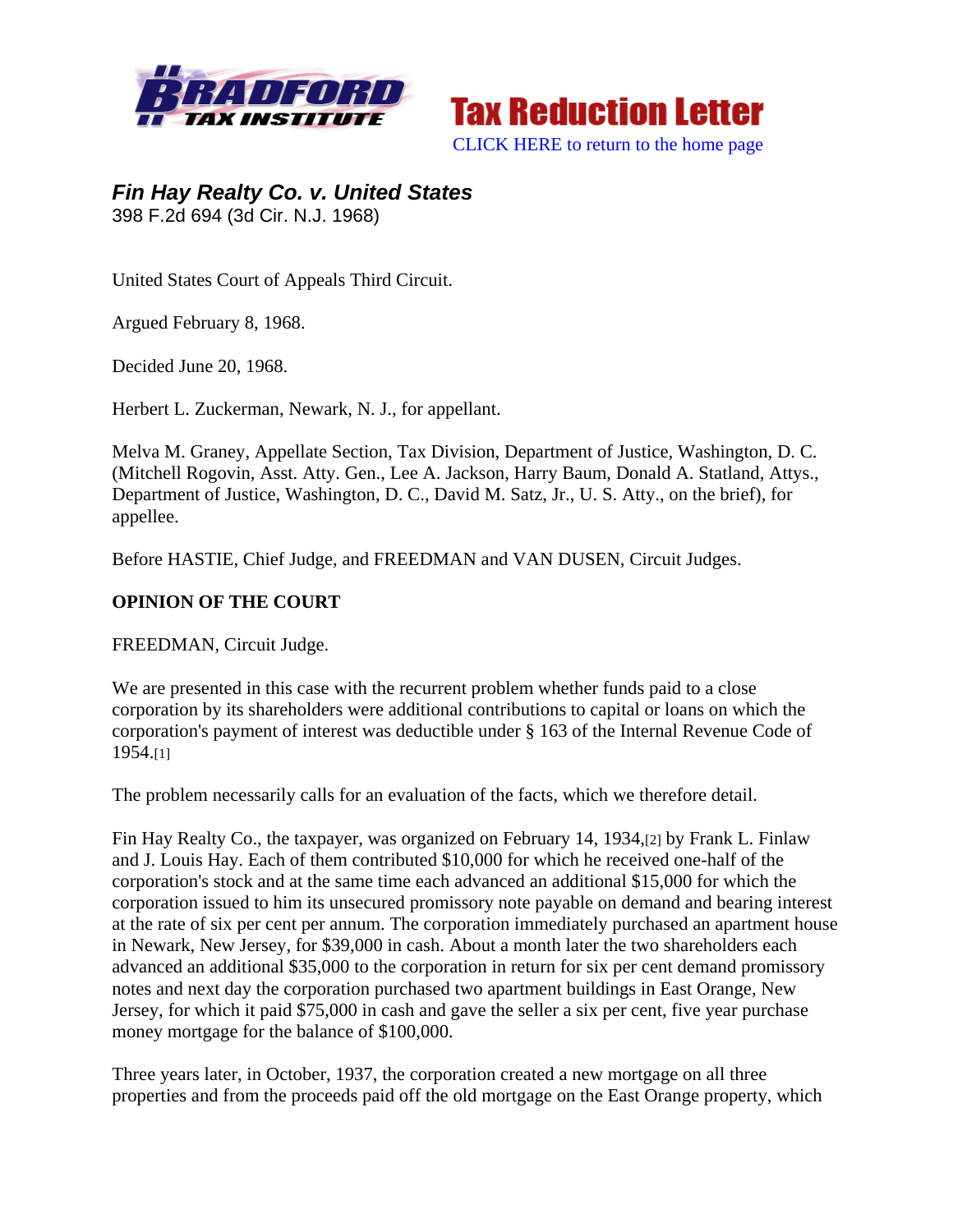had been partially amortized. The new mortgage was for a five year term in the amount of \$82,000 with interest at four and one-half per cent. In the following three years each of the shareholders advanced an additional \$3,000 to the corporation, bringing the total advanced by each shareholder to \$53,000, in addition to their acknowledged stock subscriptions of \$10,000 each.

Finlaw died in 1941 and his stock and notes passed to his two daughters in equal shares. A year later the mortgage, which was about to fall due, was extended for a further period of five years with interest at four per cent. From the record it appears that it was subsequently extended until 1951.[3] In 1949 Hay died and in 1951 his executor requested the retirement of his stock and the payment of his notes. The corporation thereupon refinanced its real estate for \$125,000 and sold one of the buildings. With the net proceeds it paid Hay's estate \$24,000 in redemption of his stock and \$53,000 in retirement of his notes.[4] Finlaw's daughters then became and still remain the sole shareholders of the corporation.[5]

Thereafter the corporation continued to pay and deduct interest on Finlaw's notes, now held by his two daughters. In 1962 the Internal Revenue Service for the first time declared the payments on the notes not allowable as interest deductions and disallowed them for the tax years 1959 and 1960. The corporation thereupon repaid a total of \$6,000 on account of the outstanding notes and in the following year after refinancing the mortgage on its real estate repaid the balance of \$47,000. A short time later the Internal Revenue Service disallowed the interest deductions for the years 1961 and 1962. When the corporation failed to obtain refunds it brought this refund action in the district court. After a nonjury trial the court denied the claims and entered judgment for the United States. 261 F.Supp. 823 (D.N. J.1967). From this judgment the corporation appeals.

This case arose in a factual setting where it is the corporation which is the party concerned that its obligations be deemed to represent a debt and not a stock interest. In the long run in cases of this kind it is also important to the shareholder that his advance be deemed a loan rather than a capital contribution, for in such a case his receipt of repayment may be treated as the retirement of a loan rather than a taxable dividend.[6] There are other instances in which it is in the shareholder's interest that his advance to the corporation be considered a debt rather than an increase in his equity. A loss resulting from the worthlessness of stock is a capital loss under §  $165(g)$ , whereas a bad debt may be treated as an ordinary loss if it qualifies as a business bad debt under § 166. Similarly, it is only if a taxpayer receives debt obligations of a controlled corporation[7] that he can avoid the provision for nonrecognition of gains or losses on transfers of property to such a corporation under § 351.[8] These advantages in having the funds entrusted to a corporation treated as corporate obligations instead of contributions to capital have required the courts to look beyond the literal terms in which the parties have cast the transaction in order to determine its substantive nature.

In attempting to deal with this problem courts and commentators have isolated a number of criteria by which to judge the true nature of an investment which is in form a debt: (1) the intent of the parties; (2) the identity between creditors and shareholders; (3) the extent of participation in management by the holder of the instrument; (4) the ability of the corporation to obtain funds from outside sources; (5) the "thinness" of the capital structure in relation to debt; (6) the risk involved; (7) the formal indicia of the arrangement; (8) the relative position of the obligees as to other creditors regarding the payment of interest and principal; (9) the voting power of the holder of the instrument; (10) the provision of a fixed rate of interest; (11) a contingency on the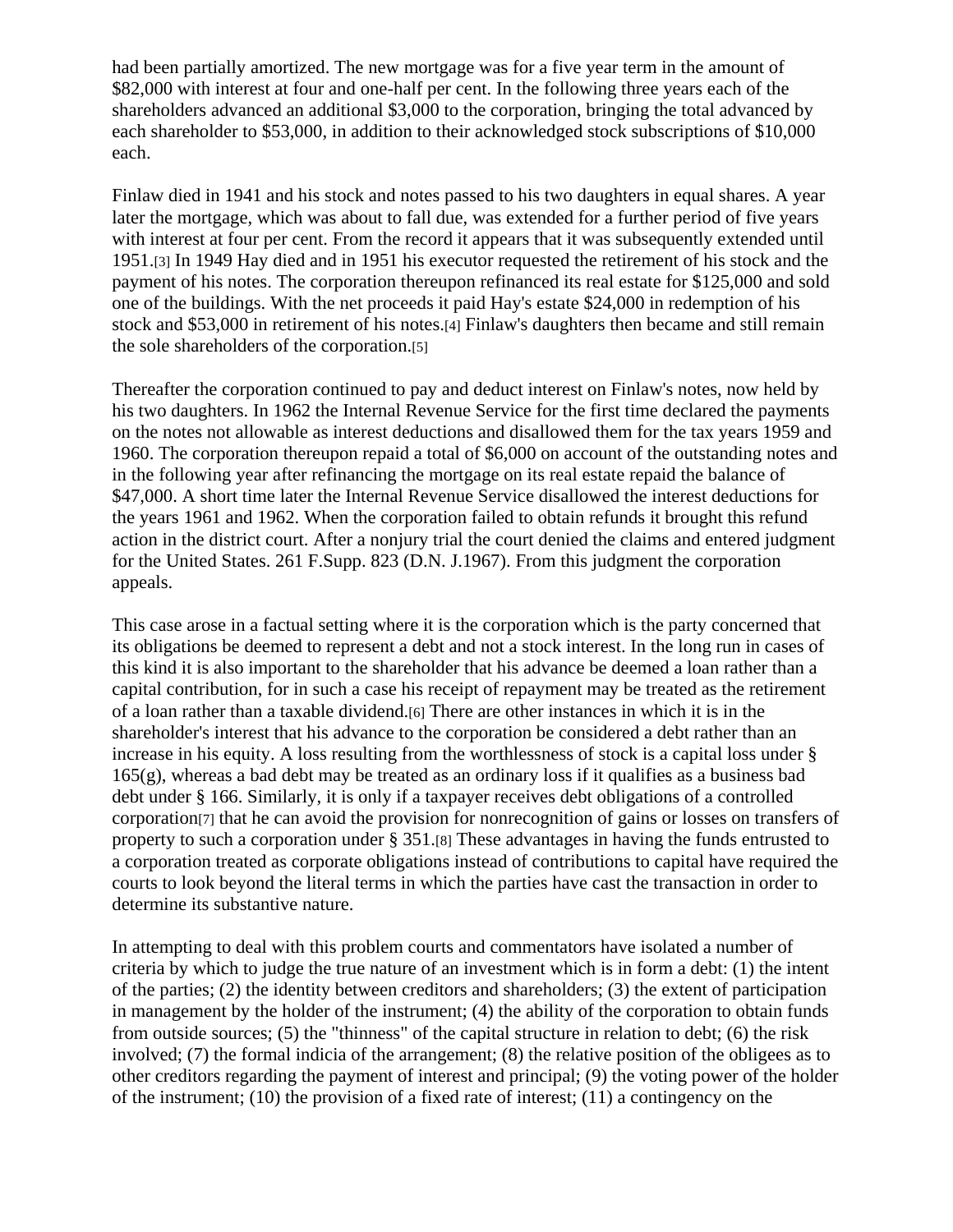obligation to repay; (12) the source of the interest payments; (13) the presence or absence of a fixed maturity date; (14) a provision for redemption by the corporation; (15) a provision for redemption at the option of the holder; and (16) the timing of the advance with reference to the organization of the corporation.[9]

While the Internal Revenue Code of 1954 was under consideration, and after its adoption, Congress sought to identify the criteria which would determine whether an investment represents a debt or equity, but these and similar efforts have not found acceptance.[10] It still remains true that neither any single criterion nor any series of criteria can provide a conclusive answer in the kaleidoscopic circumstances which individual cases present. See John Kelley Co. v. Commissioner of Internal Revenue, 326 U.S. 521, 530, 66 S.Ct. 299, 90 L.Ed. 278 (1946).

The various factors which have been identified in the cases are only aids in answering the ultimate question whether the investment, analyzed in terms of its economic reality, constitutes risk capital entirely subject to the fortunes of the corporate venture or represents a strict debtorcreditor relationship.[11] Since there is often an element of risk in a loan, just as there is an element of risk in an equity interest, the conflicting elements do not end at a clear line in all cases.

In a corporation which has numerous shareholders with varying interests, the arm's-length relationship between the corporation and a shareholder who supplies funds to it inevitably results in a transaction whose form mirrors its substance. Where the corporation is closely held, however, and the same persons occupy both sides of the bargaining table, form does not necessarily correspond to the intrinsic economic nature of the transaction, for the parties may mold it at their will with no countervailing pull. This is particularly so where a shareholder can have the funds he advances to a corporation treated as corporate obligations instead of contributions to capital without affecting his proportionate equity interest. Labels, which are perhaps the best expression of the subjective intention of parties to a transaction, thus lose their meaningfulness.

To seek economic reality in objective terms of course disregards the personal interest which a shareholder may have in the welfare of the corporation in which he is a dominant force. But an objective standard is one imposed by the very fact of his dominant position and is much fairer than one which would presumptively construe all such transactions against the shareholder's interest. Under an objective test of economic reality it is useful to compare the form which a similar transaction would have taken had it been between the corporation and an outside lender, and if the shareholder's advance is far more speculative than what an outsider would make, it is obviously a loan in name only.

In the present case all the formal indicia of an obligation were meticulously made to appear. The corporation, however, was the complete creature of the two shareholders who had the power to create whatever appearance would be of tax benefit to them despite the economic reality of the transaction. Each shareholder owned an equal proportion of stock and was making an equal additional contribution, so that whether Finlaw and Hay designated any part of their additional contributions as debt or as stock would not dilute their proportionate equity interests. There was no restriction because of the possible excessive debt structure, for the corporation had been created to acquire real estate and had no outside creditors except mortgagees who, of course, would have no concern for general creditors because they had priority in the security of the real estate. The position of the mortgagees also rendered of no significance the possible subordination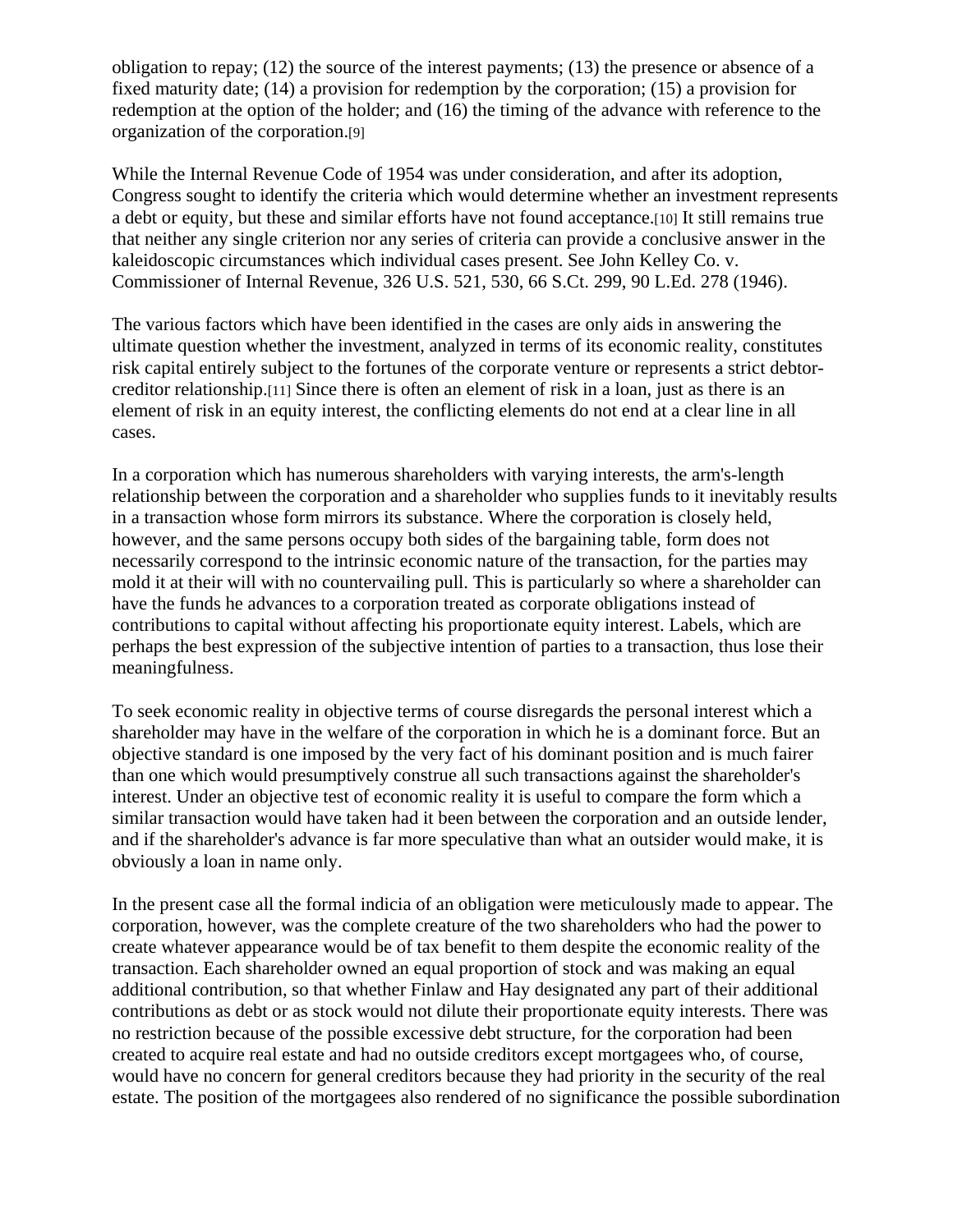of the notes to other debts of the corporation, a matter which in some cases this Court has deemed significant.[12]

The shareholders here, moreover, lacked one of the principal advantages of creditors. Although the corporation issued demand notes for the advances, nevertheless, as the court below found, it could not have repaid them for a number of years. The economic reality was that the corporation used the proceeds of the notes to purchase its original assets,[13] and the advances represented a long term commitment dependent on the future value of the real estate and the ability of the corporation to sell or refinance it. Only because such an entwining of interest existed between the two shareholders and the corporation, so different from the arm's-length relationship between a corporation and an outside creditor, were they willing to invest in the notes and allow them to go unpaid for so many years while the corporation continued to enjoy the advantages of uninterrupted ownership of its real estate.

It is true that real estate values rose steadily with a consequent improvement in the mortgage market, so that looking back the investment now appears to have been a good one. As events unfolded, the corporation reached a point at which it could have repaid the notes through refinancing, but this does not obliterate the uncontradicted testimony that in 1934 it was impossible to obtain any outside mortgage financing for real estate of this kind except through the device of a purchase money mortgage taken back by the seller.

It is argued that the rate of interest at six per cent per annum was far more than the shareholders could have obtained from other investments. This argument, however, is self-defeating, for it implies that the shareholders would damage their own corporation by an overcharge for interest. There was, moreover, enough objective evidence to neutralize this contention. The outside mortgage obtained at the time the corporation purchased the East Orange property bore interest at the rate of six per cent even though the mortgagee was protected by an equity in excess of forty per cent of the value of the property.[14] In any event, to compare the six per cent interest rate of the notes with other 1934 rates ignores the most salient feature of the notes — their risk. It is difficult to escape the inference that a prudent outside businessman would not have risked his capital in six per cent unsecured demand notes in Fin Hay Realty Co. in 1934. The evidence therefore amply justifies the conclusion of the district court that the form which the parties gave to their transaction did not match its economic reality.

It is argued that even if the advances may be deemed to have been contributions to capital when they were originally made in 1934, a decisive change occurred when the original shareholder, Finlaw, died and his heirs continued to hold the notes without demanding payment. This, it is said could be construed as a decision to reinvest, and if by 1941 the notes were sufficiently secure to be considered bona fide debt, they should now be so treated for tax purposes. Such a conclusion, however, does not inevitably follow. Indeed, the weight of the circumstances leads to the opposite conclusion.

First, there is nothing in the record to indicate that the corporation could have readily raised the cash with which to pay off Finlaw's notes on his death in 1941. When Hay, the other shareholder, died in 1949 and his executor two years later requested the retirement of his interest, the corporation in order to carry this out sold one of its properties and refinanced the others. Again, when in 1963 the corporation paid off the notes held by Finlaw's daughters after the Internal Revenue Service had disallowed the interest deductions for 1961 and 1962 it again refinanced its real estate. There is nothing in the record which would sustain a finding that the corporation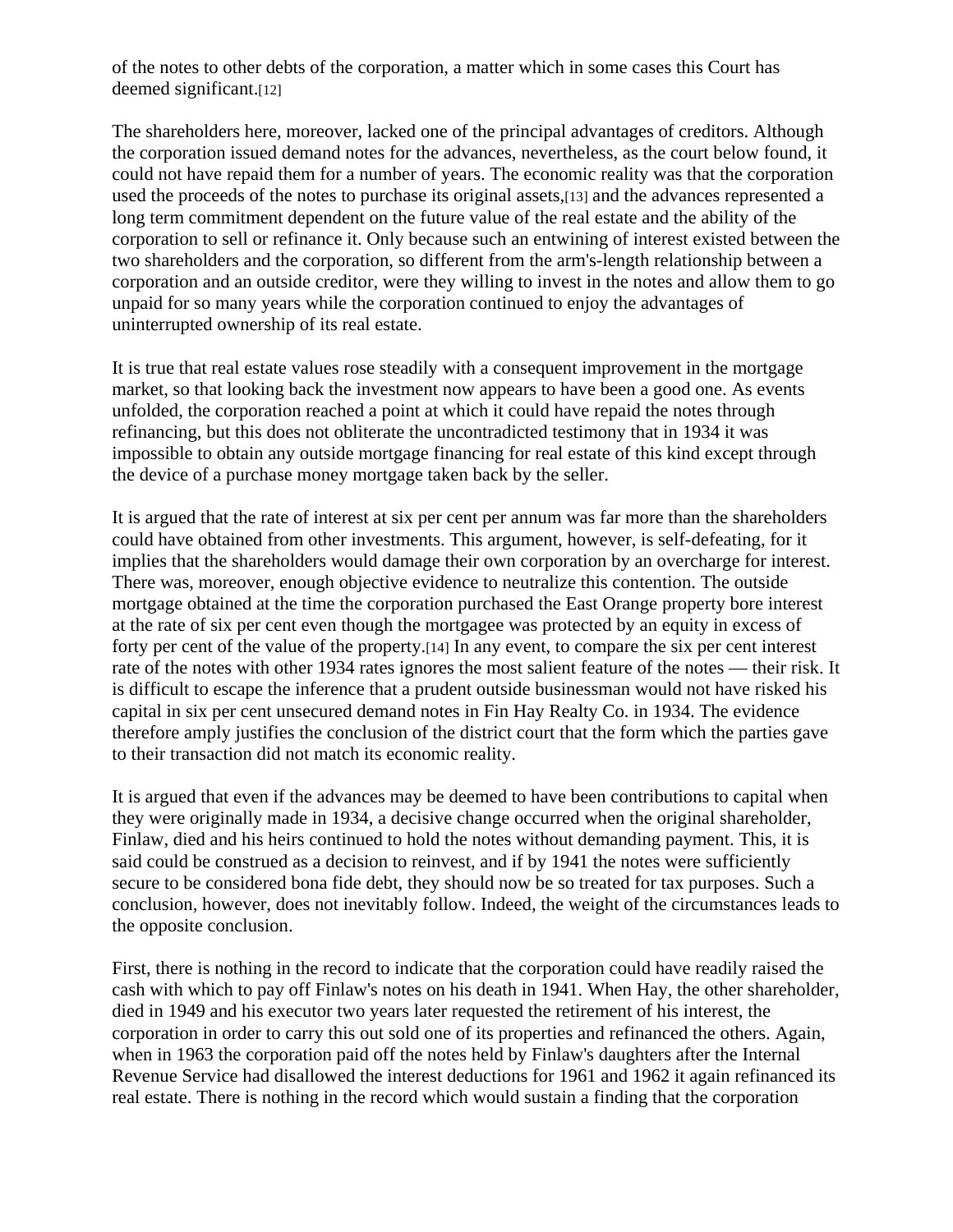could have readily undertaken a similar financing in 1941, when Finlaw died even if we assume that the corporation was able to undertake the appropriate refinancing ten years later to liquidate Hay's interest. Moreover, there was no objective evidence to indicate that in 1941 Finlaw's daughters viewed the notes as changed in character or in security, or indeed that they viewed the stock and notes as separate and distinct investments. To indulge in a theoretical conversion of equity contributions into a debt obligation in 1941 when Finlaw died would be to ignore what such a conversion might have entailed. For Finlaw's estate might then have been chargeable with the receipt of dividends at the time the equity was redeemed and converted into a debt. To recognize retrospectively such a change in the character of the obligation would be to assume a conclusion with consequences unfavorable to the parties, which they themselves never acknowledged.

The burden was on the taxpayer to prove that the determination by the Internal Revenue Service that the advances represented capital contributions was incorrect.[15] The district court was justified in holding that the taxpayer had not met this burden.

The judgment of the district court will be affirmed.

VAN DUSEN, Circuit Judge (dissenting).

I respectfully dissent on the ground that the "entire evidence," in light of appellate court decisions discussing the often-presented problem of corporate debt versus equity, does not permit the conclusion reached by the District Court.[1]

When the parties holding debt of the taxpayer corporation have a formal debt obligation and it is clear that all parties intended the investment to take the form of debt, a series of considerations such as those mentioned by the District Court should be used to determine whether the form and intent should be disregarded for federal tax purposes. Tomlinson v. 1661 Corporation, 377 F.2d 291 (5th Cir. 1967);[2] J. S. Biritz Construction Co. v. C. I. R., 387 F.2d 451, 455-456 (8th Cir. 1967). As I read the District Court's opinion, the focus was entirely on inferring "the intent of the taxpayer's only two stockholders" at the time the debt was created. To that end, the District Court drew certain inferences which are largely immaterial to the proper decision, and which are clearly erroneous in light of the stipulated facts and uncontroverted evidence.[3]

Whether or not the corporate taxpayer is entitled to an interest deduction turns in this case on the "real nature of the transaction in question" or on whether "the degree of risk may be said to be reasonably equivalent to that which equity capital would bear had an investor, under similar circumstances, made the advances \* \* \*." Diamond Bros. Company v. C. I. R., 322 F.2d 725, 732 (3rd Cir. 1963); Tomlinson v. 1661 Corporation, supra, at 295.[4] When this test is used, the entire history of the corporate taxpayer becomes relevant[5] and a focus solely on the year of incorporation or investment of the debt is not sufficient.

Turning within this framework to the facts, the record does not justify the conclusion that the form of the debt should be disregarded for purposes of federal taxation. The debt was evidenced by written notes,[6] carried 6% interest which was paid every year,[7] and was not subordinated in any way to similar debt of general creditors.[8] It was carried on the corporate books and tax returns as debt,[9] being payable on demand, it was always listed as a debt maturing in less than one year,[10] and on Mr. Finlaw's estate tax return was listed as promissory notes payable on demand.[11] The parties clearly intended the advances as debt and unfailingly treated them as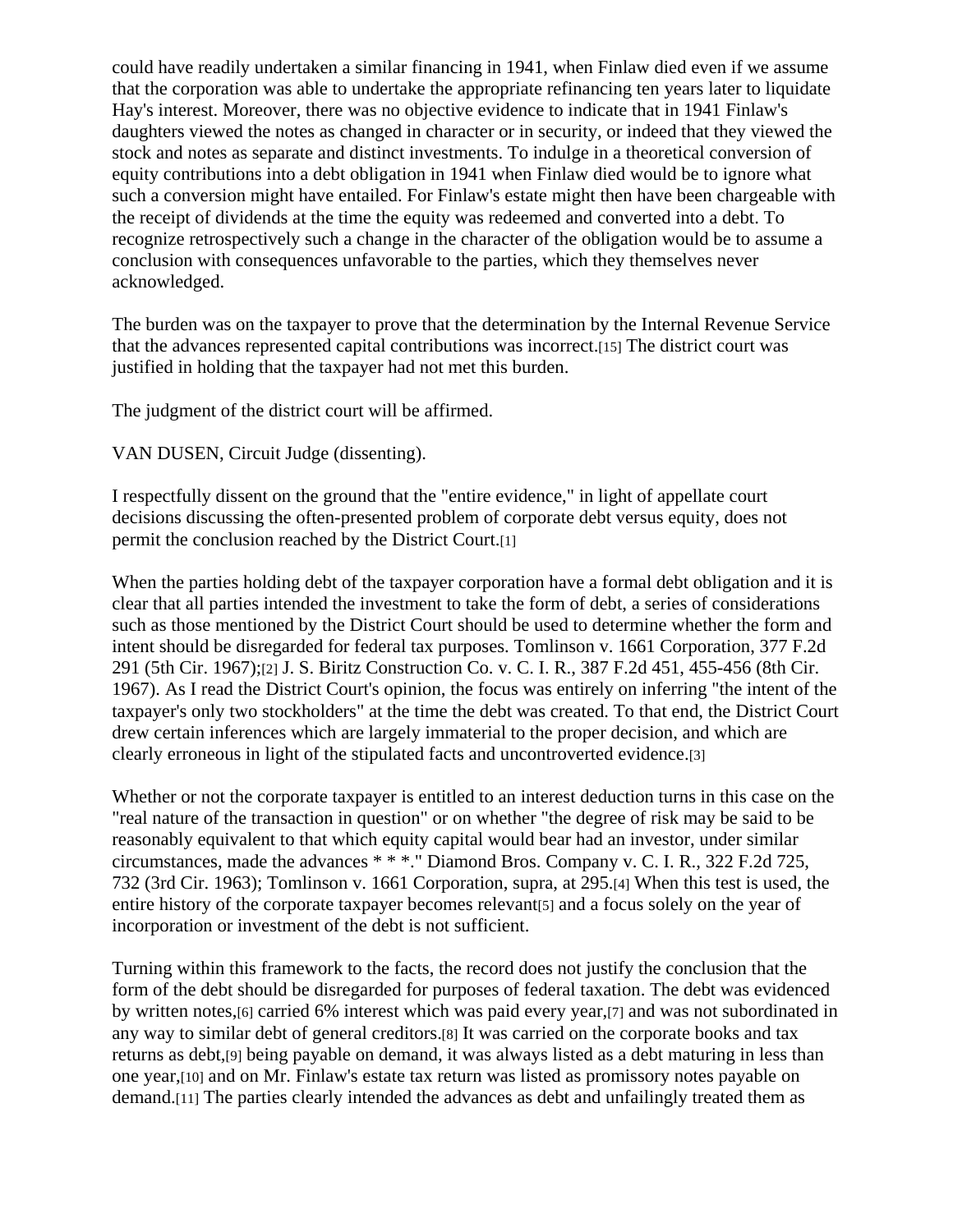such. The only testimony on the usual capitalization of real estate companies in the Newark area was that:

"The usual capitalization is a thousand dollar investment in capital and then the rest of the monies are loaned either  $***$  by individuals or stockholders of the corporation to the corporation, which in turn the individuals lending the money expect a return for their loans.

\* \* \* \* \* \*

"[Of the real estate corporations that] I have dealt with, at least ninety-five per cent and more have had a thousand capitalization and, of course, loans from the various lenders would depend upon the size of the transaction, monies that were required."

On this record, Conclusions of Law 3-8 as worded are not justified. The District Court placed heavy reliance on the fact that the stockholder's debt was in the same proportion as their equity holdings. This fact, without more, is not controlling since there is no doubt that investors can have a dual status.[12] The inferences that "more" was involved in this case are not justified by this record. The fact that the loans were used to begin the corporate life and buy the incomeproducing assets must be placed in proper perspective. Without any basis in the record, the District Court assumed that the loans were advanced to prevent a sudden corporate deficit that was created by the Wainwright Street property investment's unexpectedly requiring more funds than the corporation had. Real estate cases, however, and uncontroverted testimony in this case show that corporations owning and operating buildings frequently and traditionally borrow the substantial part of money needed to secure their principal assets and that this was contemplated by a corporate resolution passed in the month of organization at the original directors' meeting.[13] Cases denying the validity of debt because it is contemporaneously advanced with the start of corporate life generally involve other industries[14] or a partnership becoming a corporation.[15]

The loans were denied debt status because there was no intent to seek repayment within a "reasonable time," because the corporation had no retirement provision (or fund) for the principal and because the debt had no maturity date (Conclusions 3 and 4). To the contrary, demand notes have a maturity date at the discretion of the holder (or of his transferee when the notes are freely negotiable, as were the Fin Hay notes). And failure to transfer the notes or demand payment is irrelevant when, as here, the evidence shows that the 6% rate made the debt a good investment.[16] In addition, when a corporation holds appreciating real estate and contemplates recourse to refinancing, the lack of a sinking fund assumes little, if any, significance.[17] There was no evidence and no discussion of what constitutes a "reasonable time" for refraining from making a demand on such a promissory note.

The loans were also found to be equity because redemption was expected only out of future earnings or surplus and because they were unsecured and subordinate to prior secured loans (Conclusions 6 and 8). To the contrary, the evidence shows that the parties contemplated redemption out of "refinancing" as well if a demand were made when surplus was deficient; and this in fact was what happened in 1951 and 1962-1963.[18] Corporate debt does not become equity because it is contemplated that principal will be retired by refinancing. In addition, a review of the "subordination" cases shows that there was no "subordination" in this case as that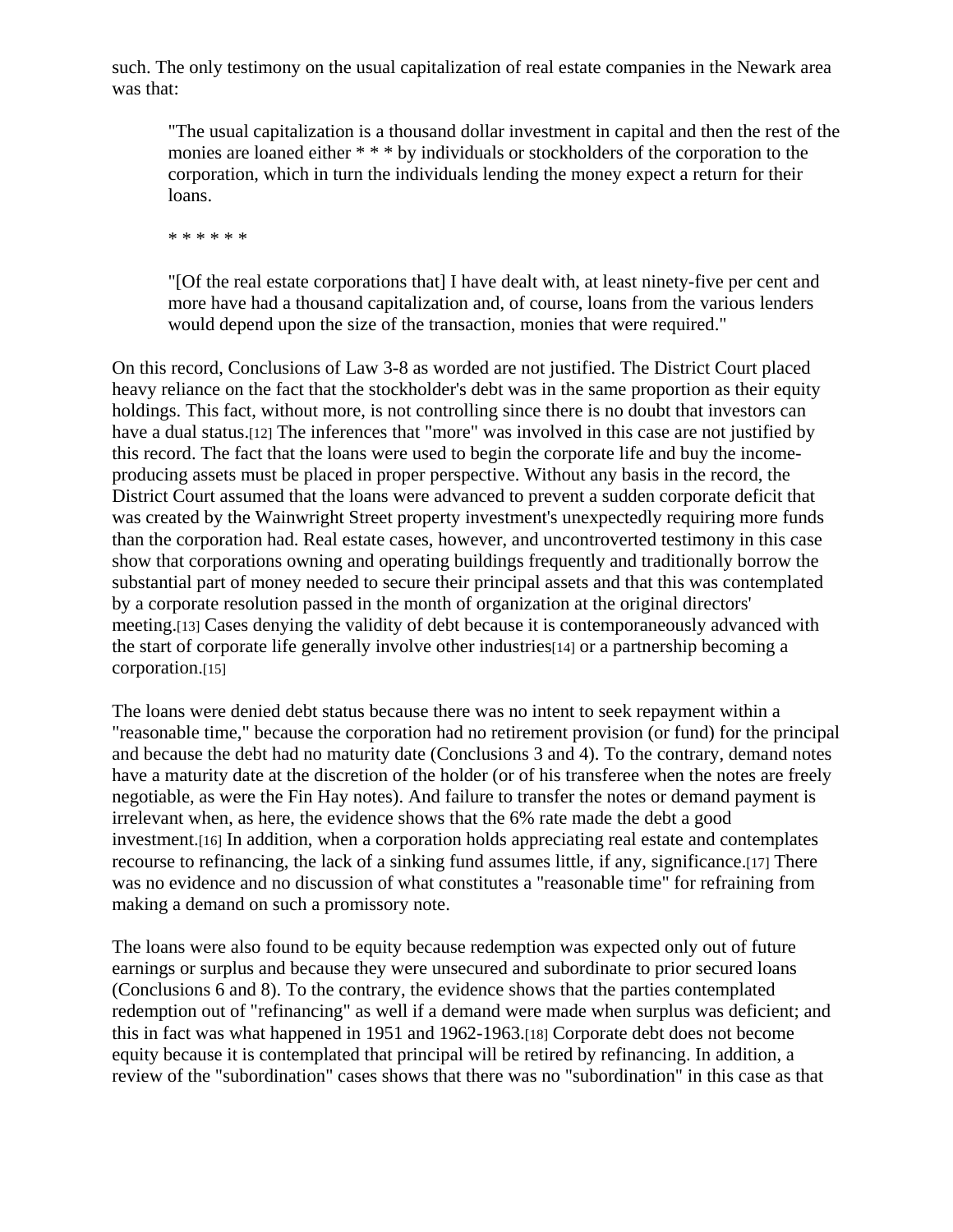term is used in other cases where the challenged debt was subordinated to all other debt of similar type or otherwise subordinated by agreement.[19]

The District Court also placed emphasis on the fact that at the end of 1935 the shareholders' salaries were accrued but unpaid in the amount of \$2400 and that in 1938 through 1940 the shareholders advanced an additional \$6000 as loans. The corporate tax returns and books, however, show that the salaries could have been paid at the end of 1935 from \$4,340.21 in cash on deposit,[20] and that during the period of the additional loans of \$6000 the shareholders received \$6800 in dividends from the corporation.[21] These additional facts, unexplained by the District Court, negate the implication that Fin Hay Realty Company was in serious financial trouble at the outset of its existence, at least to any such degree that all the challenged loans were made "at a risk" similar to that of venture capital.[22] It is noted, in addition, that by 1938, when the original purchase money mortgage was re-financed, \$18,000 of principal had been paid.

Although appellate decisions on the debt-equity problem constantly reiterate the maxim that each instance of definition turns on the particular facts of each case, a reading of many of these cases, including all those cited above, indicates two rather distinct conclusions concerning the assessment of the severity of the "risk" attached to alleged debt transactions. First, when the problem of definition arises under 26 U.S.C. §§ 165, 166 (worthless stock, bad debt), the risk of failure has already been realized and the party seeking to minimize the degree of such risk must show more "factors" than otherwise clearly argue for a debt classification. Secondly, regardless of the end purpose for defining indebtedness, fewer factors need be present (such as subordination, no interest, etc.) to allow a conclusion of "equity" when, as a matter of common knowledge, the economic enterprise has a higher chance of commercial failure. Consequently, few cases (and particularly few where taxpayers holding formal debt lose) deny debt status or even raise the question where the enterprise risk, as in this case, involves the mere holding and operation of real estate. As the risks increase, involving in addition construction of the real estate, or non-real estate operations subject to more immediate risk-creating problems of marketing, labor, advertisement, supplies, etc., the frequency of cases challenging debt and of decisions finding equity increase. The uncontradicted testimony (without finding of lack of credibility) of the universal practice in the Newark area in conformity to the course followed by taxpayer (p. 696, supra) is entitled to consideration. Also, the subsequent successful history of this corporate taxpayer cannot be disregarded and militates strongly against denying an interest deduction on this record. The Fin Hay Realty Co. did not go bankrupt, was not unable to refinance or extend its purchase money mortgage due in 1939, and has never failed to meet a demanded purchase of the notes.

On this record, these loans were bona fide loans, "at risk" in this enterprise in no different way than any debt investment is "at risk" for a general creditor[23] of a real estate holding and operating corporation. The District Court pointedly took judicial notice, both of the bargain real estate purchases possible in 1934 and of the steadily rising real estate values in Essex County, New Jersey.[24] Subsequent refinancings by the taxpayer, as well as the entire course of its history, demonstrate that this investment in this particular venture was not a "risk capital" investment of the type that should compel disregarding the clear intent of the parties and form of the transaction. Two recent "real estate" decisions (involving, moreover, construction as well as holding of real estate) suggest the proper result for the present case. As stated in Tomlinson v. 1661 Corporation, supra, at 300: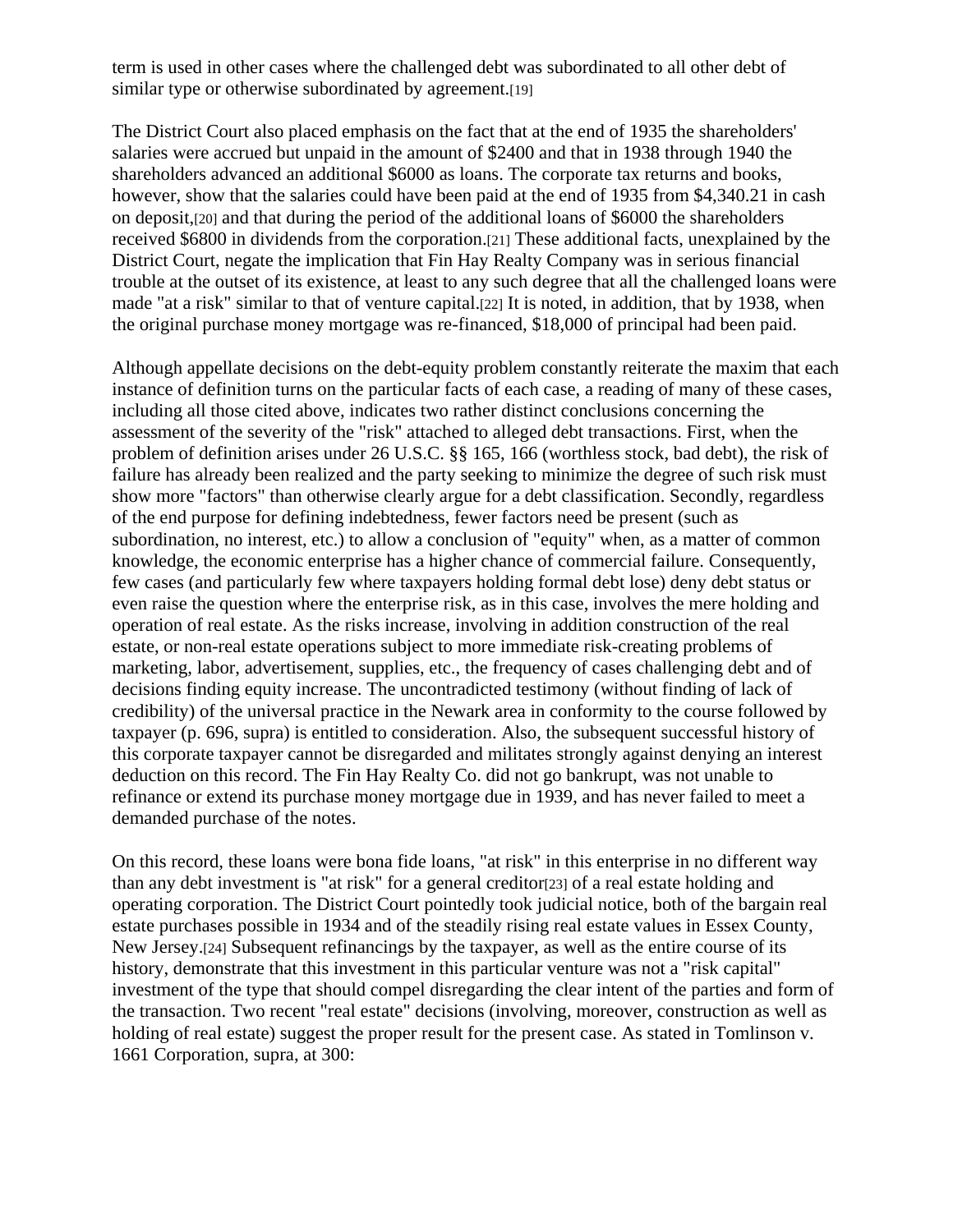"We cannot, by manipulation of tax law, preclude the parties from exercising sound business judgment in obtaining needed investment funds at the most favorable rate possible, whether it be a commercial loan, or, more likely and as is the case here, a loan from private interested sources with sufficient faith in the success of the venture and their ultimate repayment to delete or minimize the `risk factor' in their rate of return."

Similarly, in J. S. Biritz Construction Co. v. C. I. R., supra, at 459, the court said:

"There is actually no evidence that this was not a loan, was not intended to be a loan, or that Biritz actually intended to make a capital investment rather than a loan.

"We think the Tax Court has painted with too broad a brush in limiting the permissible activities of an entrepreneur in personally financing his business. Financing embraces both equity and debt transactions and we do not think the courts should enunciate a rule of law that a sole stockholder may not loan money or transfer assets to a corporation in a loan transaction. If this is to be the law, Congress should so declare it. We feel the controlling principle should be that any transaction which is intrinsically clear upon its face should be accorded its legal due unless the transaction is a mere sham or subterfuge set up solely or principally for tax-avoidance purposes."

I would reverse and enter judgment for the corporate taxpayer.

[1] Section 163(a) provides: "There shall be allowed as a deduction all interest paid or accrued within the taxable year on indebtedness."

[2] The formal date of incorporation was March 1, 1934.

[3] The corporation's tax returns show a continuing decline in the principal of the debt until that year.

[4] The record is fragmentary and provides no clear basis from which to reconstruct the events of 1951. It may perhaps be inferred from it that Hay's estate received the total of \$77,000 solely for the redemption of his stock and that the notes of \$53,000 were retired either from the proceeds of the sale of real estate or in some other manner during the same year. In such event the total paid in redemption of Hay's stock and the retirement of his notes would be \$130,000 rather than \$77,000.

[5] The husband of one of the daughters, who is a director of the corporation, holds a single qualifying share and his wife holds one share less than her sister.

[6] The partial retirement of an equity interest may be considered as essentially equivalent to a dividend under § 302, while the repayment of even a debt whose principal has appreciated is taxed only as a capital gain under § 1232.

[7] While not all debt obligations qualify for the desired tax treatment, equity interests can never qualify.

[8] A taxpayer might wish to avoid § 351 when he transfers depreciated property to the corporation and seeks to recognize the loss immediately and also when the transferred property is to be resold by the corporation but will not qualify for capital gains treatment in the hands of the corporation.

[9] See J. S. Biritz Construction Co. v. Commissioner of Internal Revenue, 387 F.2d 451 (8 Cir. 1967); Tomlinson v. 1661 Corporation, 377 F.2d 291 (5 Cir. 1967); Smith v. Commissioner of Internal Revenue, 370 F.2d 178 (6 Cir. 1966); Gilbert v. Commissioner of Internal Revenue, 262 F.2d 512 (2 Cir. 1959); 4A Mertens. Law of Federal Income Taxation, §§ 26.10a, 26.10c (1966).

[10] The original House version of the 1954 Code, H.R. 8300, 83d Cong., 2d Sess., contained a provision, § 312, which distinguished between "securities", "participating stock", and "nonparticipating stock". Only payments with regard to "securities" were deductible by the corporation as interest. See proposed § 275. "Securities" were defined as unconditional obligations to pay a sum certain with an unconditional interest requirement not dependent on corporate earnings. The Senate rejected the proposed classification on the ground that it was inflexible. See S.Rep. No. 1622, 83d Cong., 2d Sess., 1954 U.S.C.Cong. & Admin.News, pp. 4621, 4673.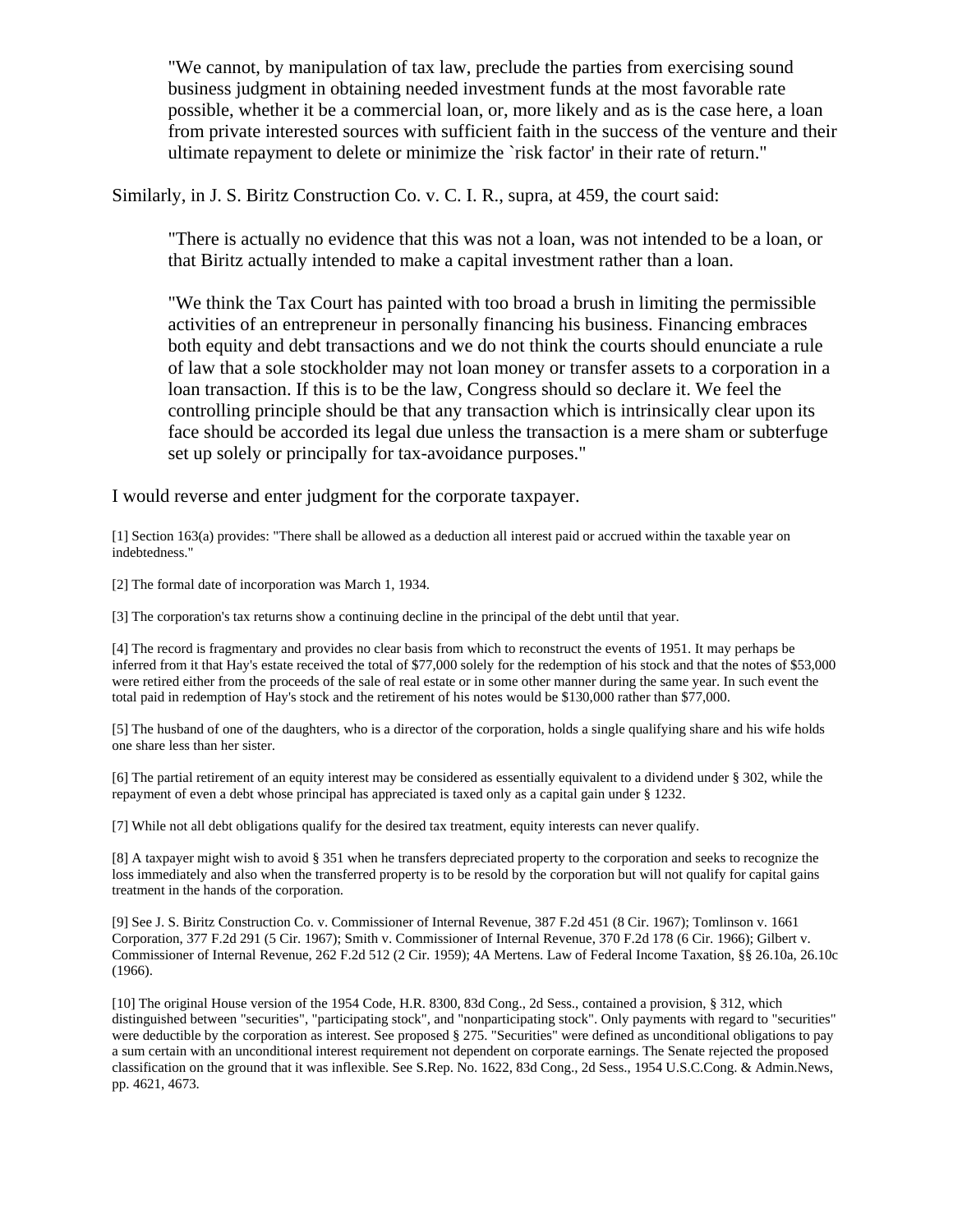A similar list of determinants was proposed in 1957 by an advisory group to a subcommittee of the House Committee on Ways and Means, but was not acted upon.

In 1954 the American Law Institute embodied such a test in § x500 of its draft income tax statute. See ALI Federal Tax Project, Income Tax Problems of Corporations and Shareholders 396 (1958).

[11] See Bittker & Eustice, Federal Income Taxation of Corporations and Shareholders, § 4.04, at 127 (2d ed. 1966); Stone, Debt-Equity Distinctions in the Tax Treatment of the Corporation and Its Shareholders, 42 Tulane L.Rev. 251, 253-62 (1968).

[12] See P. M. Finance Corp. v. Commissioner of Internal Revenue, 302 F.2d 786 (3 Cir. 1962); General Alloy Casting Co. v. Commissioner of Internal Revenue, 345 F.2d 794 (3 Cir. 1965), aff'g per curiam 23 CCH T.C.Mem. 887 (1964).

[13] See United States v. Henderson, 375 F.2d 36, 40 (5 Cir. 1967).

[14] The corporation purchased the property for \$175,000 and the sellers took back a purchase money mortgage of \$100,000.

[15] See P. M. Finance Corp. v. Commissioner of Internal Revenue, 302 F.2d 786, 789 (3 Cir. 1962).

[1] As to the determination of the trial court that payments were not "interest paid \* \* \* on indebtedness" (26 U.S.C. § 163), this court has stated:

"\* \* \* it is well-settled that such findings are `in the nature of an ultimate finding of fact and since such finding is but a legal inference from other facts it is subject to review free of the restraining impact of the socalled "clearly erroneous" rule applicable to ordinary findings of fact by the trial court. \* \* \*'"

Kaltreider v. Commissioner of Internal Revenue, 255 F.2d 833, 837 (3rd Cir. 1958). Although listed under legal conclusions by the District Court, this determination is similar to the "findings" referred to in Kaltreider. See, also, Soles v. Franzblau, 352 F.2d 47, 50 (3rd Cir. 1965). Moreover, regardless of the characterization of the District Court's findings, I am "left with the definite and firm conviction that a mistake has been committed" by the trial court on the record in this case. Diamond Bros. Company v. C. I. R., 322 F.2d 725, 731, n. 9 (3rd Cir. 1963), quoting from United States v. United States Gypsum Co., 333 U.S. 364, 395, 68 S.Ct. 525, 92 L.Ed. 746 (1948).

[2] The panel which decided Tomlinson included Senior Circuit Judge Maris of this court. The corporate taxpayer seeking to deduct interest payments was engaged in the construction, owning and operation of a certain office building, an economic activity quite similar to that of the corporate taxpayer in this case except that construction of real estate arguably increases the "risk" involved in the enterprise. Tomlinson relied heavily on United States v. Snyder Brothers Company, 367 F.2d 980 (5th Cir. 1966), in which the Fifth Circuit adopted with approval the conceptual analysis of Kraft Foods Company v. Commissioner of Internal Revenue, 232 F.2d 118, 123 (2nd Cir. 1956). This carefully reasoned Second Circuit decision suggested that the relevant inquiry for courts seeking to define "indebtedness" under 26 U.S.C. § 163 should turn initially on whether the alleged debt is a "hybrid," partaking of certain characteristics of traditional corporate equity as well as characteristics of debt, or whether the alleged debt is in form entirely debt and intended to be such. See, also, Gloucester Ice & Cold Storage Co. v. C. I. R., 298 F.2d 183, 185 (1st Cir. 1962). It is noteworthy that the Third Circuit case relied on heavily by the District Court, Mullin Building Corporation v. C. I. R., 9 T.C. 350 (1947), aff'd 167 F.2d 1001 (3rd Cir. 1948), is a case of a "hybrid" investment which, although the corporate taxpayer was formed solely to hold real estate, was named "debenture preferred stock" and demanded corporate liquidation before the "debenture preferred stock" principal could be returned. Similarly, Messenger Publishing Co. v. C. I. R., P.H.Memo, T.C., ¶ 41.241, aff'd 168 F.2d 903 (3rd Cir. 1948), involved a hybrid named "preferred stock."

[3] To the extent that the District Court proceeded under a misconception as to the relevant legal test, this court is not bound by the "clearly erroneous" rule of F.R.Civ.P. 52. See C. I. R. v. Danielson, 378 F.2d 771, 774 (3rd Cir. 1967). See, also, United States v. United Steelworkers of America, 271 F.2d 676, 685 (3rd Cir.), aff'd 361 U.S. 39, 80 S.Ct. 1, 4 L.Ed.2d 12 (1959); and Kraft Foods Company v. Commissioner of Internal Revenue, supra, 232 F.2d at 122: "\* \* \* where, as here, the evidence consisted of stipulated facts, this Court is entitled to draw its own inferences of ultimate fact from the record."

[4] Charter Wire, Inc. v. United States, 309 F.2d 878, 880 (7th Cir. 1962), cited by the District Court as a source of the relevant criteria, also suggests that the test is whether "the totality of facts indicates a risk-capital investment." The corporate taxpayer in the Charter Wire case, however, was involved in manufacturing, not real estate; the debt, 100 times the size of equity, was subordinated to other unsecured debt of general creditors; and a new shareholder was forced to buy debt in proportion to his new stock at a time when no additional financing was needed.

[5] See, e. g., Wilbur Security Company v. C. I. R., 279 F.2d 657, 662 (9th Cir. 1960).

[6] See, e. g., Diamond Bros. Company v. C. I. R., supra, where the only evidence of debts was book entries; Wilbur Security Company v. C. I. R., supra, where the first written evidence of debt was 28 years after investment; Montclair v. C. I. R., 318 F.2d 38 (5th Cir. 1963).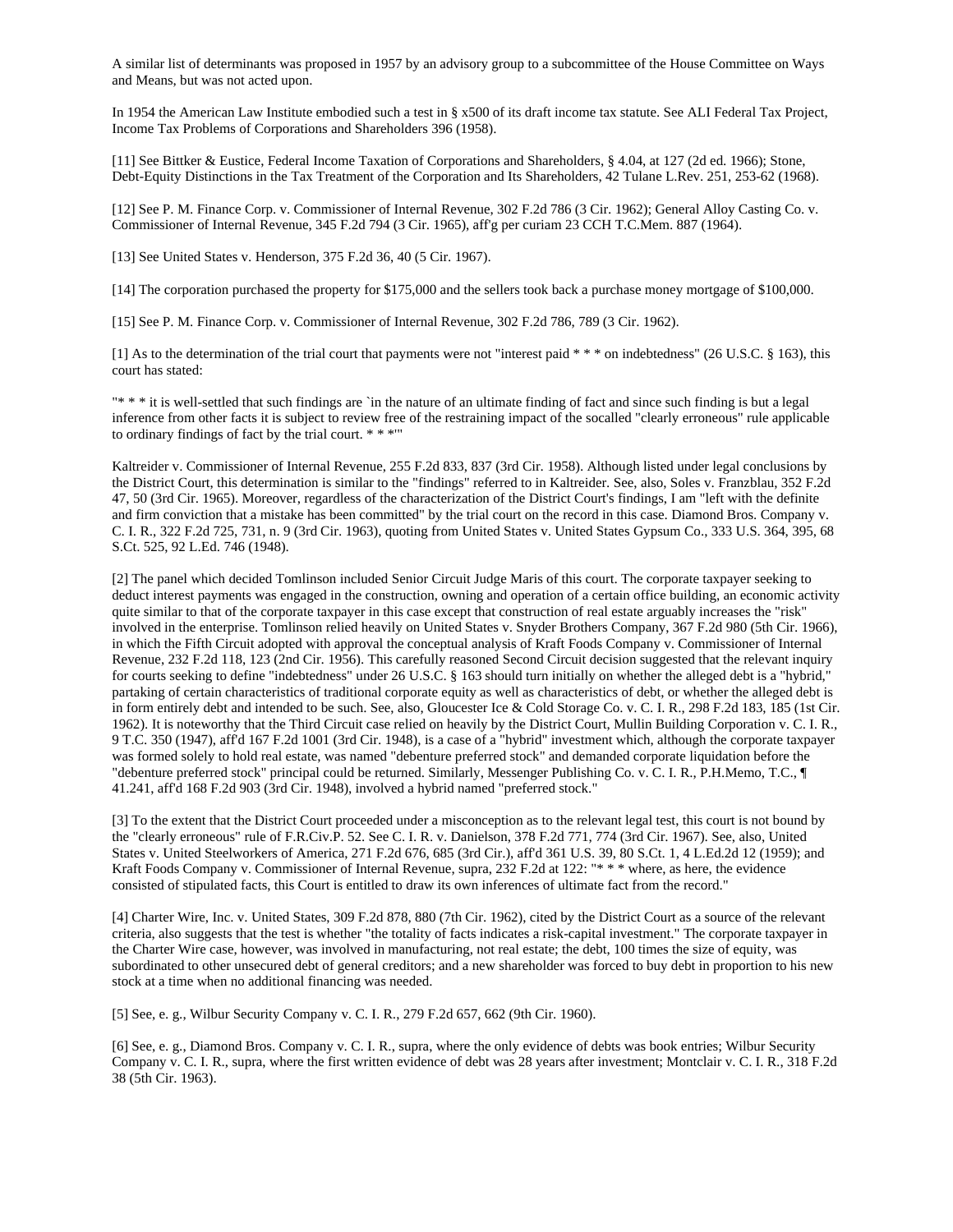[7] See, e. g., Tomlinson v. 1661 Corporation, supra, where the debt was upheld even with a provision for accruing and accumulating interest when not paid; Montclair v. C. I. R., supra, where no fixed interest was given and the debt was disallowed; United States v. Henderson, 375 F.2d 36 (5th Cir. 1967), no interest paid; Diamond Bros. Company v. C. I. R., supra, no interest paid.

[8] See, e. g., P. M. Finance Corporation v. C. I. R., 302 F.2d 786 (3rd Cir. 1962), agreement prevented any payment on loans until bank loans paid off in full — loans could not be paid off while corporation continued in bar and cocktail lounge financing business; Gooding Amusement Co. v. C. I. R., 236 F.2d 159 (6th Cir. 1966), subordination to general creditors; United States v. Snyder Brothers Company, supra; McSorley's Inc. v. United States, 323 F.2d 900 (9th Cir. 1963); subordinated by agreement to all debt, existing or not, secured or not; Charter Wire, Inc. v. United States, supra, subordinate to later bank loan.

[9] See, e. g., "hybrid" cases such as John Wanamaker Philadelphia v. Com'r of Int. Revenue, 139 F.2d 644 (3rd Cir. 1943; Mullin Building Corporation v. C. I. R., supra; Pierce Estates v. Commissioner of Internal Revenue, 195 F.2d 475 (3rd Cir. 1952), where the instruments had names that indicated equity attributes and were carried as capital entries.

[10] Apparently the District Court regarded demand notes as having no fixed maturity, see Conclusion of Law 4. This seems incorrect since demand paper means that the debt is "mature" at the holder's option. The better characterization would seem to be that demand notes held by someone with a voice in management are a type of long-term investment. See, e. g., Taft v. C. I. R., 314 F.2d 620 (9th Cir. 1963).

[11] This consistent treatment does not, of course, estop either the Commissioner or the taxpayer any more than the decision in this case controls the tax status of repaid principal on these loans in the hands of the remaining Fin Hay shareholders. The Government may well have sought to challenge these corporate interest deductions before challenging the individuals' returns as a matter of tactics, but this, and the question of the tax consequences of the liquidation of the remaining loans in 1962-1963, should not influence the decision in the present case, see Budd Company v. United States, 252 F.2d 456, 458 (3rd Cir. 1957).

[12] See, e. g., Farley Realty Corporation v. C. I. R., 279 F.2d 701, 704 (2nd Cir. 1960); Wilshire & West Sandwiches v. Commissioner of Int. R., 175 F.2d 718, 720 (9th Cir. 1949). As noted in P. M. Finance Corporation v. C. I. R., supra, at 789, control of the corporation requires the courts to examine the shareholder-creditor relationship with great care but "the decisions [footnote omitted] in most instances have required some further indication that sole or pro-rata shareholder `debt' is in reality equity rather than indebtedness."

[13] See, e. g., Tomlinson v. 1661 Corporation, supra; Mullin Building Corporation v. C. I. R., supra; Farley Realty Corporation v. C. I. R., supra; McSorley's Inc. v. United States, supra.

[14] See, e. g., United States v. Henderson, supra, relied upon by the majority, involving an iron castings foundry.

[15] See, e. g., United States v. Snyder Brothers Company, supra; Gooding Amusement Co. v. C. I. R., supra.

[16] See, e. g., Tomlinson v. 1661 Corporation, supra, at 297. Uncontroverted testimony of one creditor-stockholder showed that he regarded the 6% return as a good investment (it is noted that interest was always paid on time) and nothing on the record or in any other cases showing interest rates in 1934 or later indicates that a 6% return on an unsecured demand note was unreasonably low when issued in 1934 or subsequently anything other than the good investment alleged. Many corporations are forced to continue with initial financing at higher rates (such as the 6% here) and an interest rate that fluctuated with the "going rate" would be an additional indication against the bona fides of this debt. See, e. g., Montclair Inc. v. C. I. R., supra, at 40. The Fin Hay notes were freely transferable, unlike the situation, for instance, in Mullin Building Corporation v. C. I. R., supra, and such transferability is additional argument for allowing debt status under § 163.

[17] See J. S. Biritz Construction Co. v. C. I. R., supra, at 457.

[18] The Hay interests were bought out entirely in 1951, apparently after arm's-length dealing with his executor. After study of the tax returns and corporate books introduced as exhibits, the cash events of 1951 seem to be as follows (figures rounded off):

A. Refinance, new mortgage of …….............. \$124,000.

| B. Pay Hay notes                                              |                    | 53,000. |            |
|---------------------------------------------------------------|--------------------|---------|------------|
|                                                               |                    |         | \$71,000.  |
|                                                               |                    |         | 79,000.    |
|                                                               |                    |         | \$150,000. |
| D. Expenses — cost of sale $$3,000$ .<br>Pay off old mortgage | 10,000.<br>40,000. |         | 53,000.    |